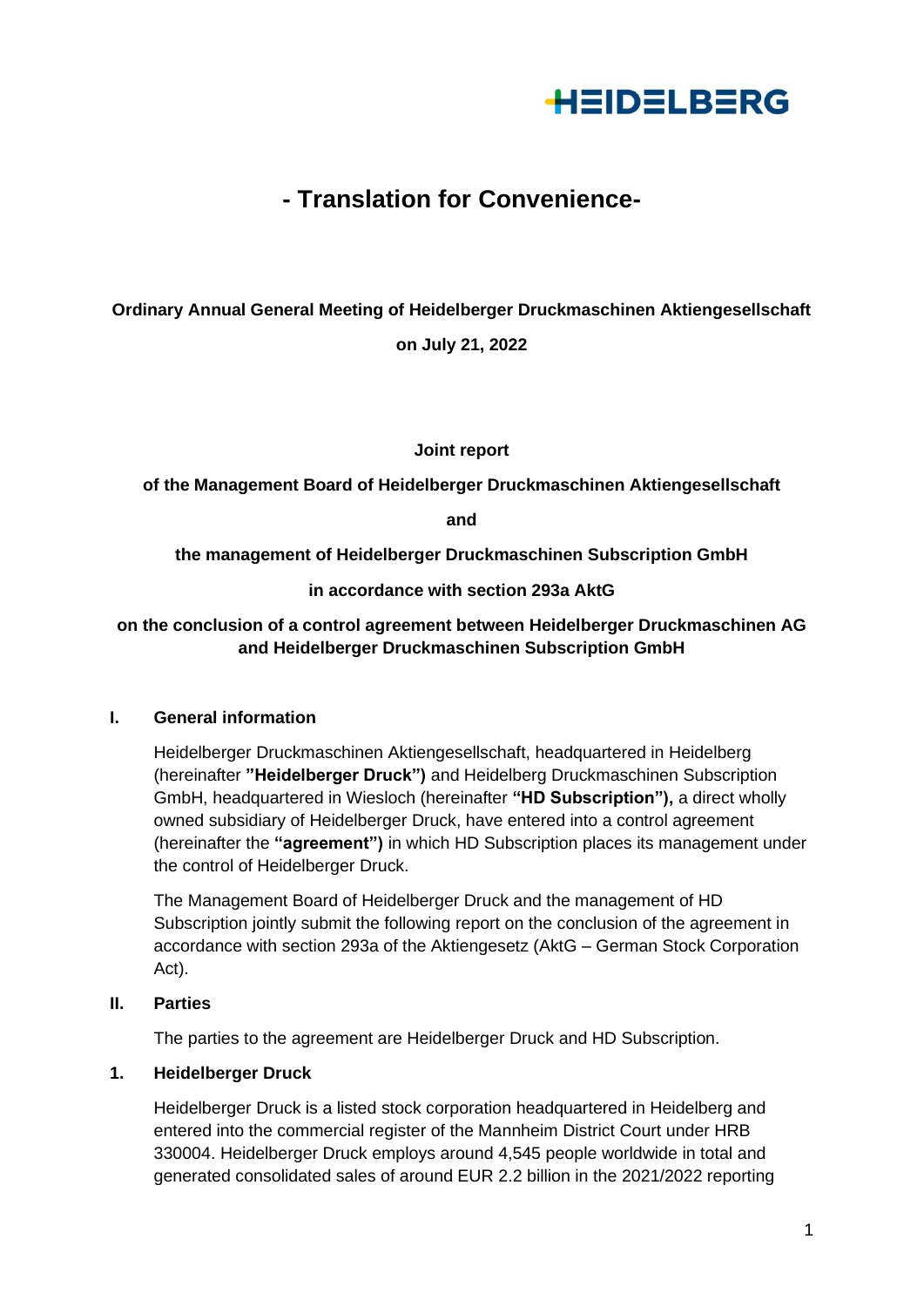

year. The purpose of the company according to its articles of association is the manufacture, sale and trade of printing presses and other products in the print media industry and the performance of services and advisory services that relate to this. The purpose of the company also includes other products, services and consulting services in the area of mechanical engineering, electronics, electrical engineering and the metal industry. The financial year of Heidelberger Druck is the period from April 1 to March 31.

## **2. HD Subscription**

HD Subscription is a limited liability company that was established in March 2022 and that is headquartered in Wiesloch and entered in the commercial register of the Mannheim District Court under HRB 743985. The company's share capital amounts to EUR 25,000.00. The financial year of HD Subscription is the period from April 1 to March 31.

The purpose of the company according to its articles of association is the acquisition, development, marketing, rental and sale of products, consulting and other services, risk management, financial structuring, and solution delivery, within the framework of subscription models, all in connection with printing presses, their accessories and other products in the printing industry, including production facilities serving this purpose. Banking and financial services pursuant to the regulations of the Gesetz über das Kreditwesen (KWG – German Banking Act) and all other activities that require a government, regulatory or judicial license or approval are excluded.

HD Subscription does not currently employ any staff. As a limited liability company in formation, HD Subscription had not commenced any business activities by March 31, 2022. For this reason, annual financial statements as at March 31, 2022 will not be prepared. The company will be included in the consolidated financial statements of Heidelberger Druck starting from the 2022/2023 financial year.

### **III. Agreement relating to the control agreement**

### **1. Conclusion and entry into effect of the agreement**

Heidelberger Druck and HD Subscription entered into a control agreement on March 21, 2022. The approval of the Annual General Meeting of Heidelberger Druck is required in order for this agreement to become effective. The Management Board and the Supervisory Board of Heidelberger Druck therefore propose to the Annual General Meeting scheduled for July 21, 2022 that it approve the version of the agreement of March 21, 2022 that is submitted to the Annual General Meeting.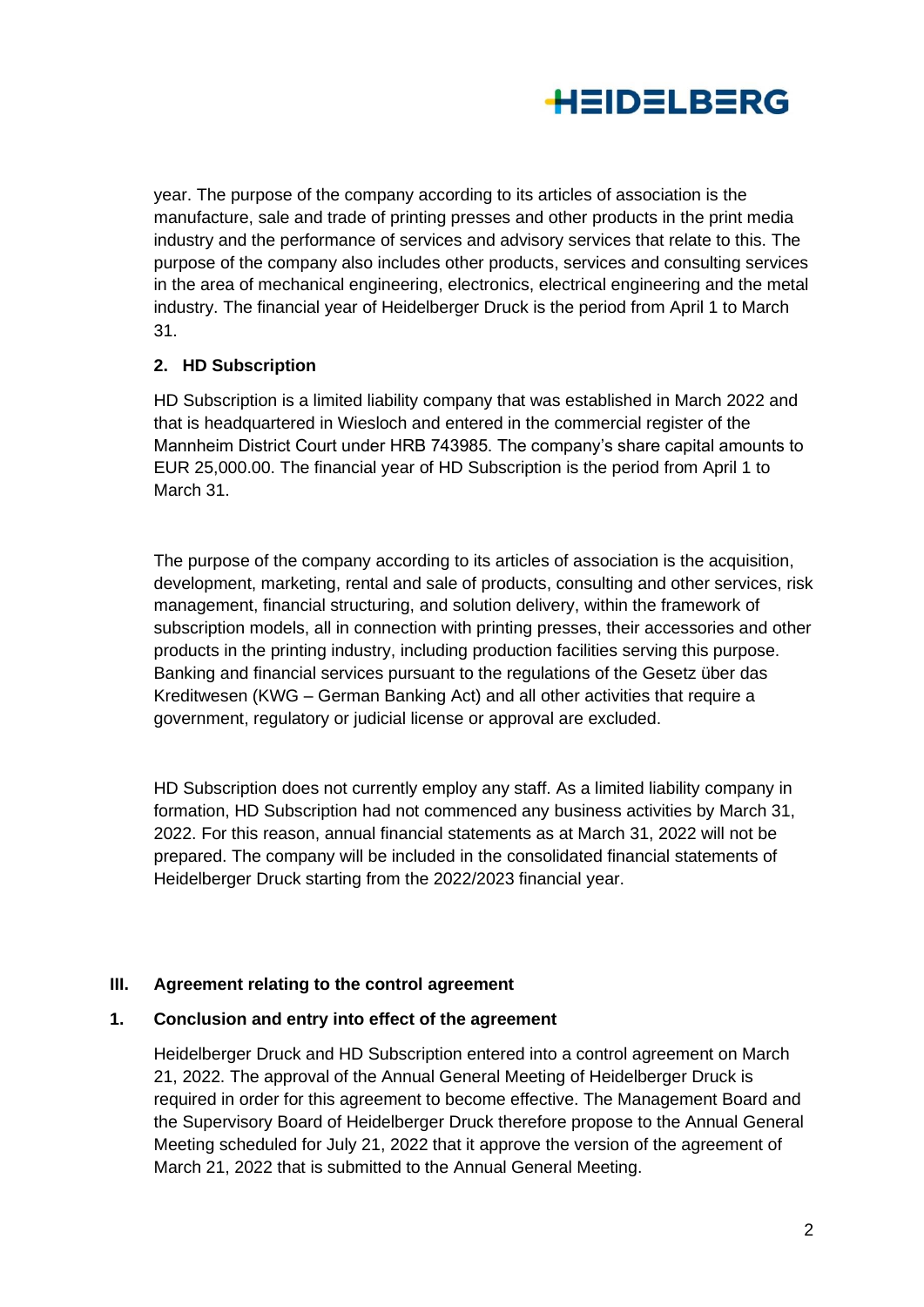

Furthermore, the agreement requires the approval of the shareholders' meeting of HD Subscription in order to become effective. The shareholders' meeting approved the agreement on March 21, 2022.

Finally, the agreement must be entered in the commercial register of HD Subscription in accordance with section 294(2) AktG in order to become effective. The control component of the agreement applies from the time that the agreement is entered in the commercial register of HD Subscription. Furthermore, the agreement applies retroactively from the beginning of the financial year of HD Subscription in which the control agreement becomes effective by being entered in the commercial register, i.e. prospectively from April 1, 2022.

#### 2. **Legal and business reasons for concluding the agreement**

Following the conclusion of the control agreement, HD Subscription subjects the administration of its business to the control of Heidelberger Druck. This is intended to ensure that HD Subscription is placed under uniform management, which serves to reinforce the Group relationship with Heidelberger Druck. As a result of the regulations governing the control of HD Subscription, the Group management powers of Heidelberger Druck are thus strengthened, including in view of possible disadvantageous instructions, which may be advisable in the interests of the Group.

The agreement supports the formation of a consolidated VAT group between Heidelberger Druck and HD Subscription. A requirement for a consolidated VAT group is the financial, economic and organizational integration of the controlled company (HD Subscription) in the controlling company (Heidelberger Druck). The organizational integration must be separately verified. The tax authorities generally assume organizational integration, however, when a control agreement is in place.

In addition to the positive effects of the business integration, the agreement will in particular result in benefits for HD Subscription through the financial security it provides, as Heidelberger Druck undertakes to settle any losses that may arise. Because its management is placed under the control of Heidelberger Druck, HD Subscription is required to follow instructions from Heidelberger Druck.

For Heidelberger Druck, the agreement results in the right to issue instructions to HD Subscription and the obligation to absorb the losses HD Subscription. No particular consequences for the shareholders of Heidelberger Druck arise beyond this; in particular, no settlement or compensation payments to minority shareholders as defined by sections 304, 305 AktG will be owed. Moreover, concluding the agreement will not mean any changes in the equity interests in the parties to the agreement.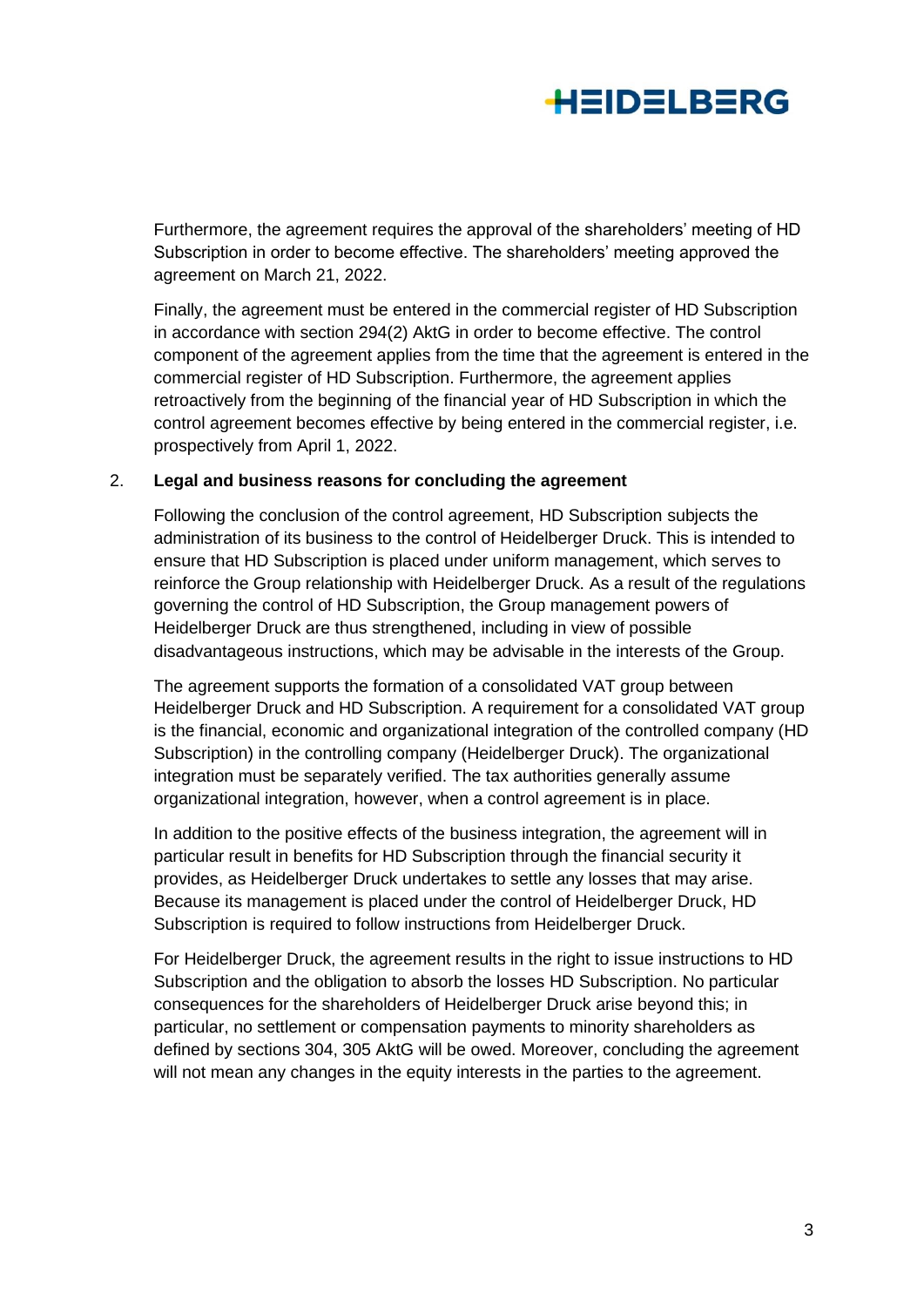

#### **3. Notes on specific regulations**

#### **a. Section 1 Control**

The contractual control component is included in section 1 of the agreement. According to this, HD Subscription places the management of its company under the control of Heidelberger Druck. Heidelberger Druck is thus entitled even beyond the framework provided by company law to issue instructions to the management of HD Subscription comprehensively in the greater interests of the Group. Regardless of the right to issue instructions, the management and representation of HD Subscription remain the responsibility of the managing directors of HD Subscription. The contractual regulation is based on the legal model of sections 291 (1), 308 AktG. In accordance with section 308(1) sentence 1, instructions can also be issued that are disadvantageous for HD Subscription if they serve the interests of Heidelberger Druck or the companies affiliated with it or with HD Subscription. Instructions are not permitted, however, in particular if complying with them would infringe mandatory statutory regulations or provisions of the articles of association of HD Subscription. Instructions that put the continued existence of HD Subscription at risk are also not permitted. The management of HD Subscription is therefore not entitled to refuse to comply with instructions simply because it believes they do not serve the interests of Heidelberger Druck or the companies affiliated with it or with HD Subscription. It is entitled to do so only if the instruction obviously does not serve these interests, section 308(2) sentence 2 AktG.

#### **b. Loss absorption**

Section 2 of the agreement governs the contractual obligation of Heidelberger Druck to absorb losses by referring expressly to the regulation of section 302 AktG as amended from time to time. Heidelberger Druck accordingly undertakes to absorb the losses of HD Subscription for the duration of the agreement.

The obligation to compensate losses does not apply if the net loss for the year is settled by withdrawing amounts from the other retained earnings within the meaning of section 272(3) HGB that have been transferred to these earnings during the term of the control agreement. The obligation to compensate losses ensures that the accounting equity of HD Subscription at the time the agreement comes into effect is not diminished during the term of the agreement. The obligation to compensate losses serves to safeguard the proprietary interests of HD Subscription and its creditors for the duration of the existence of the control agreement.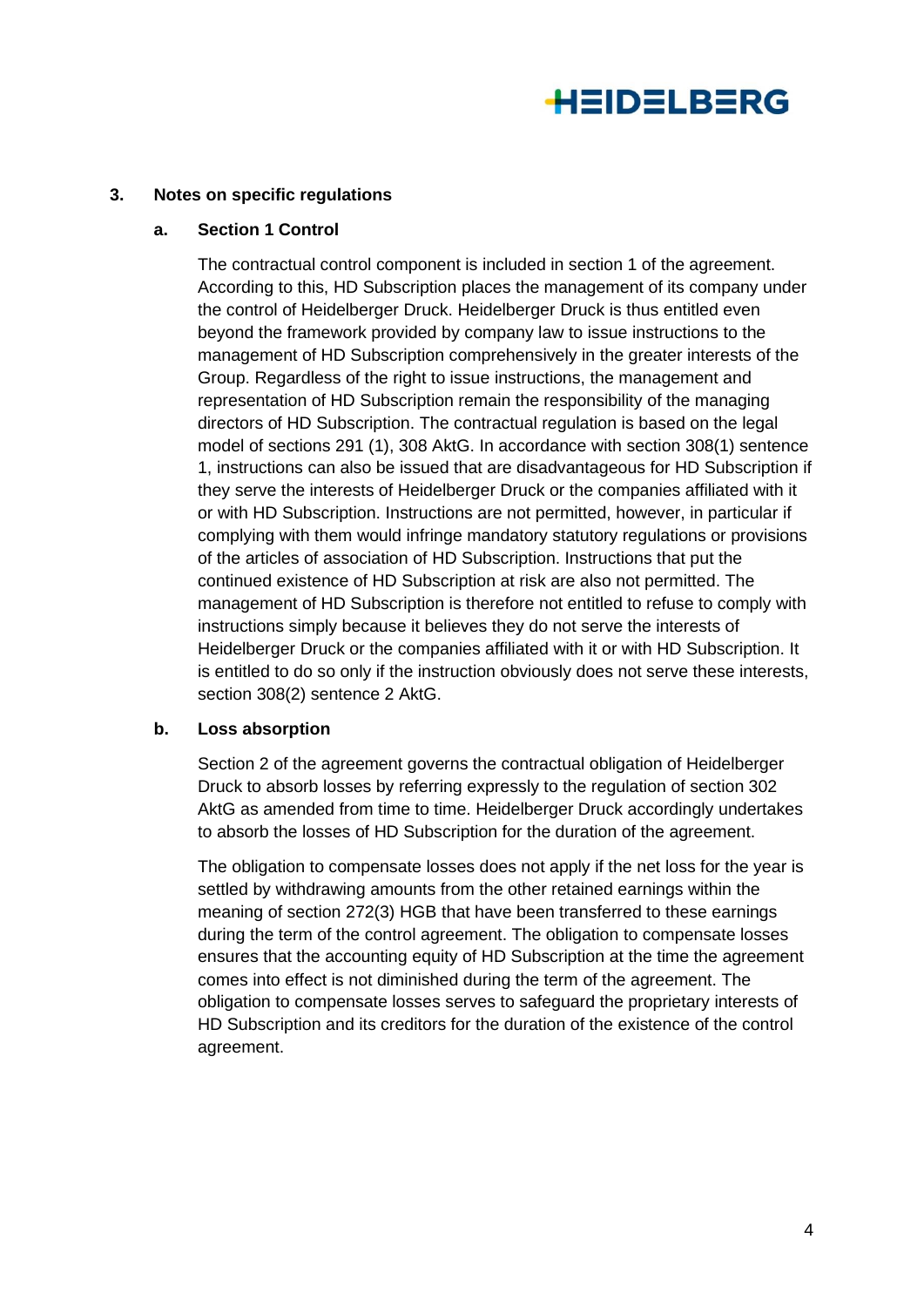

#### **c. Section 3 Effective date and duration**

Section 3 of the agreement governs the duration and effective date of the agreement. In accordance with section 3(1), the agreement comes into effect when it is entered in the commercial register of HD Subscription. In relation to section 1 (Control) of the agreement, the regulation applies for the period starting from the time the agreement is entered in the commercial register of HD Subscription. In all other respects, it applies retroactively from the beginning of the financial year of HD Subscription in which the agreement is entered in the commercial register of HD Subscription.

According to section 3(2) sentence 1, the agreement is entered into for an indefinite period. It can be terminated ordinarily by giving one month's written notice to the end of the financial year of the subsidiary.

Furthermore, the agreement can be terminated without notice for good cause in accordance with section 3(3) sentence 1. The right of termination for good cause exists by virtue of the law and cannot be excluded by contract. Good cause always exists in principle if, when weighing up all the circumstances of the terminating party, it cannot reasonably be expected to continue the contractual arrangement. In accordance with section 3(3) sentence 2 of the agreement, good cause is also present in particular if Heidelberger Druck no longer holds an equity interest with the majority of voting rights in HD Subscription, if Heidelberger Druck sells or contributes its shares in HD Subscription, if Heidelberger Druck or HD Subscription is merged, spun off, or liquidated, or if an external shareholder invests in HD Subscription for the first time within the meaning of 307 AktG.

#### **d. Section 4 Final provisions**

The severability clause contained in section 4 of the agreement is intended to ensure that the essential content of the agreement is maintained if individual contractual provisions should prove, contrary to expectations, to be partially or entirely invalid or unenforceable or to contain gaps or omissions. This is a regulation that is typically included in control agreements.

### **IV. No settlement or compensation rights, no review**

As Heidelberger Druck holds all shares in HD Subscription and HD Subscription therefore does not have any external shareholders, regulations governing settlement or compensation rights (sections 304, 305 AktG) are not necessary. There was therefore no need to perform a valuation of the companies involved in order to calculate an appropriate settlement and appropriate compensation.